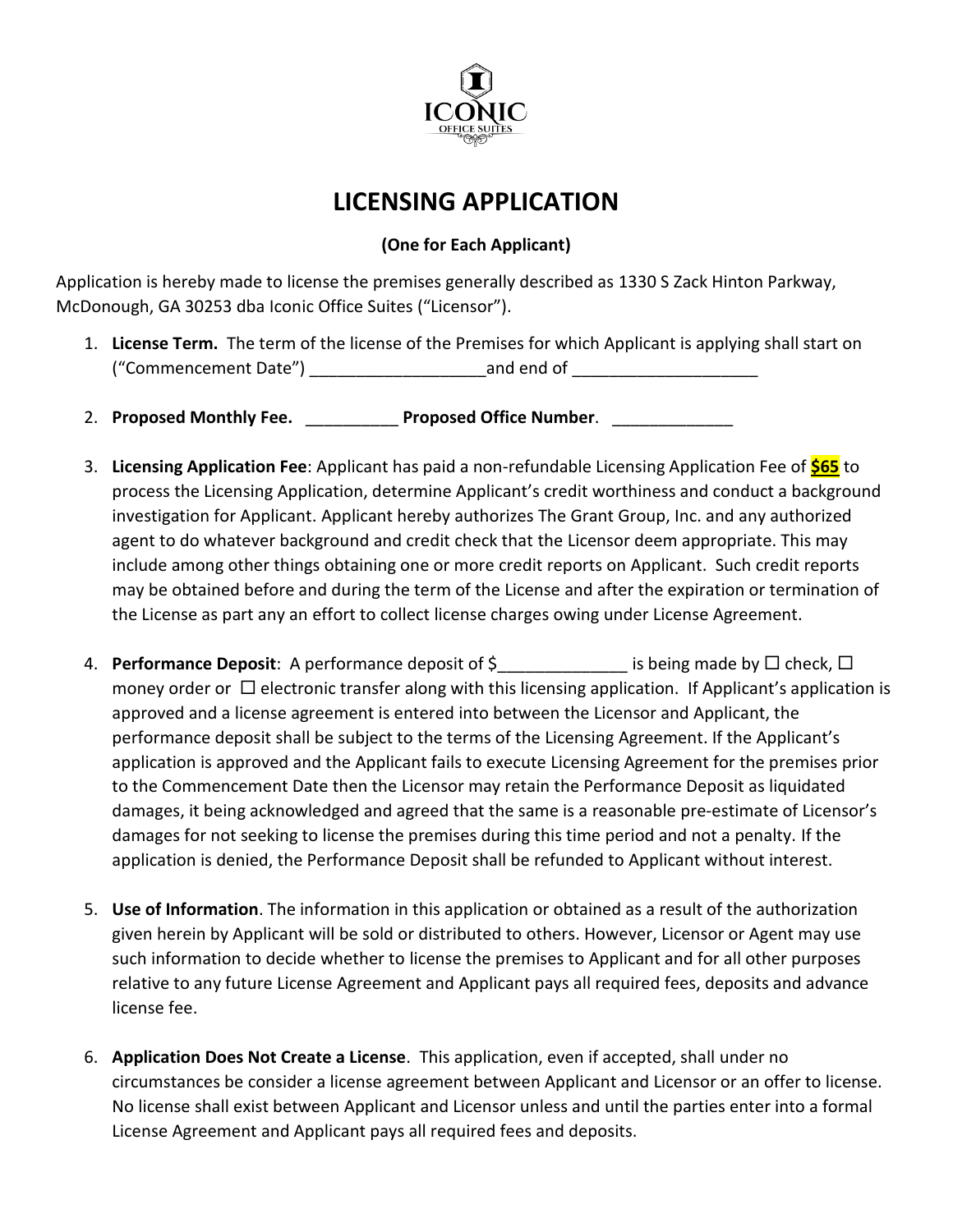

- 7. **Warranty of Applicant**. Applicant hereby warrants that the information supplied is complete and accurate and the breach of this warranty by Application may result in the termination or any License Agreement entered into with Applicant by Licensor/Agent.
- 8. **Reason for Denial**. If this application is denied, the Licensor shall within ten (10) days thereafter and upon written request of applicant, state the basis for said denial to Applicant.

## **INFORMATION ABOUT APPLICANT.**

| How Long at Current Work Location: _______________________Current lease amount: ___________________   |                                                                                               |  |
|-------------------------------------------------------------------------------------------------------|-----------------------------------------------------------------------------------------------|--|
|                                                                                                       |                                                                                               |  |
|                                                                                                       |                                                                                               |  |
| Do you have a legal right to be in the United States?                                                 |                                                                                               |  |
| $\Box$ Yes, I am a US Citizen                                                                         |                                                                                               |  |
|                                                                                                       | $\Box$ Yes, I have valid documentation from the Bureau of Citizenship and Immigration Service |  |
| $\Box$ No                                                                                             |                                                                                               |  |
| If you answered "YES" because you are a non-US citizen with valid visa documentation, please provide: |                                                                                               |  |
|                                                                                                       |                                                                                               |  |
|                                                                                                       |                                                                                               |  |